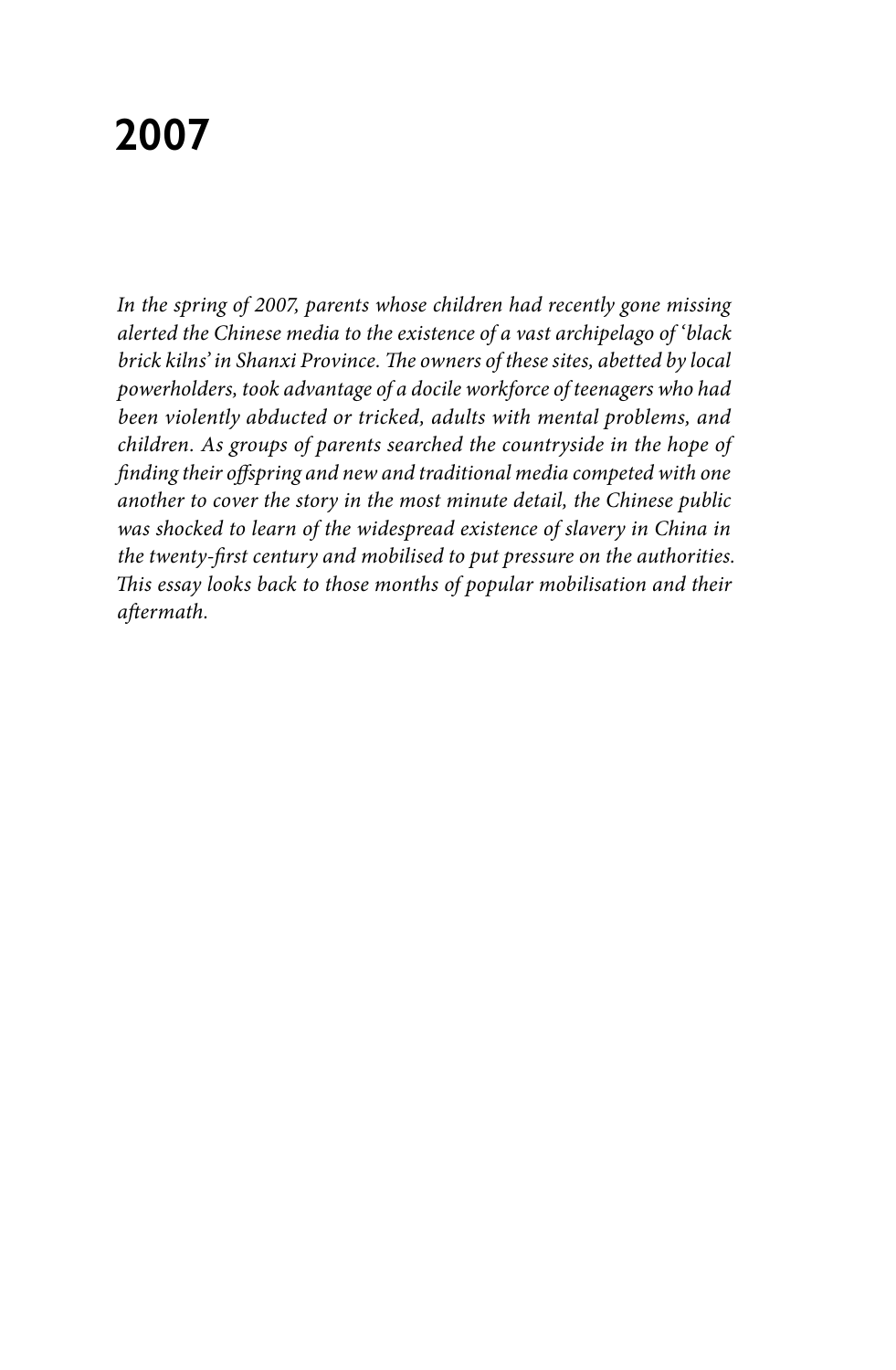## **Slaving Away: The 'Black Brick Kilns Incident' of 2007**

Ivan FRANCESCHINI<sup>1</sup>

,041 days, 5,041 posts. Day after day for more than a decade, one solitary blogger has been keeping track of the time that has passed since 28 March 2007, when fifteen-year-old Yuan Xueyu disappeared from a construction si solitary blogger has been keeping track of the time that has passed since 28 March 2007, when fifteen-year-old Yuan Xueyu disappeared from a construction site in the centre of Zhengzhou, Henan Province.<sup>2</sup> Every morning, this blogger—who in his 'ordinary' life is a prominent media personality in China—posts exactly the same message:

Today it is day [x] in the search for Yuan Xueyu. Public Security Bureau of Zhengzhou, could you please tell us what progress has been made in his case? The missing workers in the black brick kilns incident in Shanxi Province remain missing. Netizens have donated 4,000 yuan as a reward for any relevant clue. The Public Security Bureau of Zhengzhou opened the case related to Yuan Xueyu's disappearance back in 2007.

Yuan Xueyu had arrived in Zhengzhou a couple of weeks before his disappearance to be an apprentice to a fellow villager—a worker specialising in setting up window frames. Like many of his childhood friends, he had been unable to resist the call of the big city that resounded in his remote rural village in China's northeast and, against the wishes of his father, had dropped out of middle school. When he heard that his son was nowhere to be found, Yuan Cheng did not waste any time. He immediately went to Zhengzhou and took up a job on the same construction site. He posted leaflets everywhere with a photo of his son and his contact details, but the only result was that strangers started to call him pretending to know the boy. Saying that his son had been in an accident, they asked him to wire them money and then disappeared. It was only after encountering other parents whose children had disappeared in similar circumstances that Yuan Cheng finally found some hope. Listening to their stories, he realised there was a good chance that his son had been kidnapped and sold into slavery to labour in a brick kiln deep in the countryside. The prospects were still dim, but at least now he had a vague idea of where to look.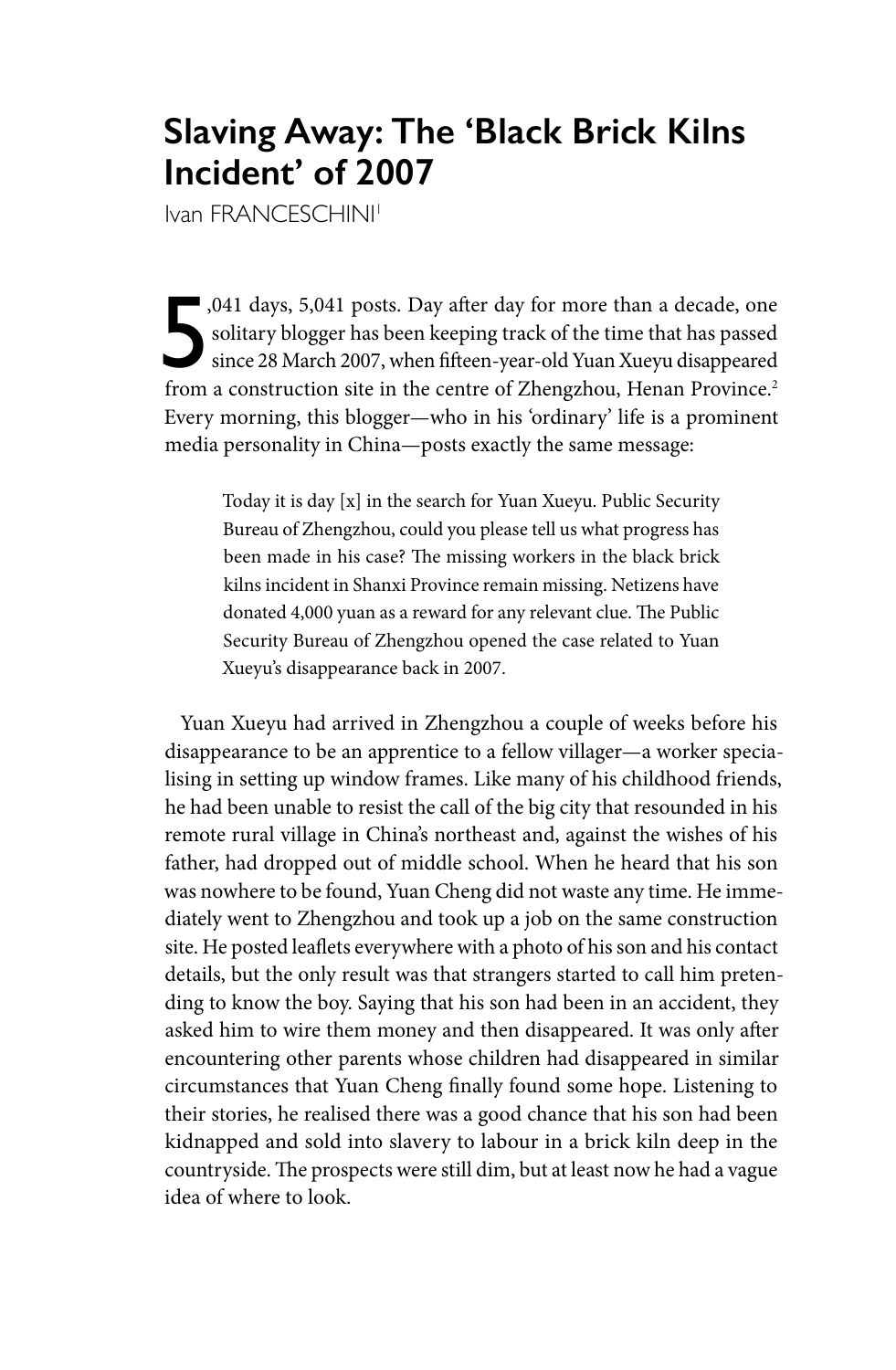In the spring and summer of 2007, bands of aggrieved parents roaming the Chinese countryside looking for their missing children made for one of the most remarkable stories of popular mobilisation and resistance in contemporary China—the so-called black brick kilns incident (黑砖窑事 件). Widely reported by the Chinese media, it was a saga of unendurable pain and unprecedented camaraderie—of friendship as well as betrayal.

## A Mother's Determination

The chain of events that led to the media exposure of the scandal began in March 2007 with Yang Aizhi, a woman whose adolescent son had just gone missing in Zhengzhou.<sup>3</sup> Desperate, she began posting leaflets everywhere, just as Yuan Cheng would do a few weeks later. However, she had a bit more luck: instead of being conned, another parent reached out to her to share the news that his two sons had just escaped from slavery at a kiln in Shanxi Province. Convinced that her son must be in a similar place, Yang immediately travelled to the area. There, she visited no less than 100 kilns, finding many young slaves, some still wearing school uniforms. After returning to Henan, she went through the missing persons announcements published in the local newspaper and eventually got in touch with five other parents in the same situation. Together, they established what the Chinese media later would call the 'League to Search for Children' (寻子联盟). In just a few months, they managed to rescue more than forty children from slavery in the kilns.

Realising the task was beyond their strength, they decided to seek help from the media. As it turned out, their stories were so outlandish that only one journalist from a local TV station in Henan, Fu Zhenzhong, agreed to accompany them in their search. He did not know it then, but he had made the right choice. On the evening of 19 May 2007, when footage Fu shot with a hidden camera of young boys wearing rags and engaged in heavy labour in kilns in Shanxi was aired on television, there was an uproar. As Fu later recalled, in the three days after the program aired, about 1,000 parents went to the TV station looking for help.<sup>4</sup> Seeing those images on television, parents who until that moment had had no clue about the whereabouts of their children discovered the existence of the kilns and realised that they were not alone in their plight. From that moment, it did not take them long to get together to start organising themselves into small teams to scour the Shanxi countryside.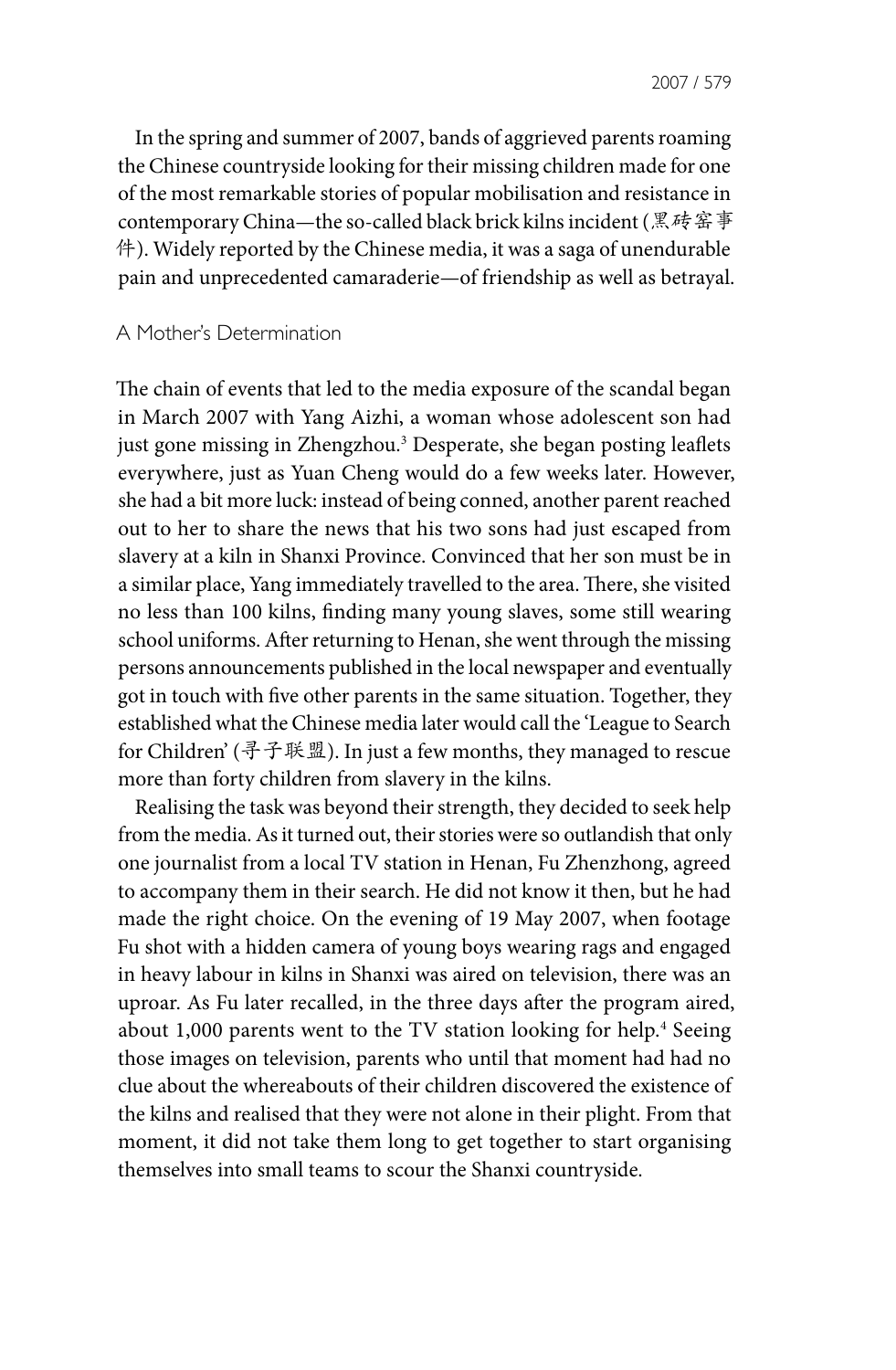Then, on 6 June, the aunt of a child recently rescued by the league chose to express her gratitude in a tearful post on a local web portal in Henan.<sup>5</sup> This post quickly went viral, finally attracting the attention of the national media. The following day, local media in Shanxi exposed a tragic story of slavery and murder at a kiln in Caosheng Village, Hongdong County, further fuelling public outrage.<sup>6</sup> From then, 'black brick kilns' became a household term across the whole country.

The Hidden Rules of the Kilns

For the whole summer of 2007, Chinese media offered impressive coverage of the scandal. It was revealed that the slaves in the kilns included not only teenagers who had been violently abducted or deceived with promises of a well-paid job, but also adults with mental problems and children—a docile workforce that never raised any demands. Among the lesser-known survival stories was that of Hao Dingpo, a fifteen-year-old boy who had spent two and a half years in the kilns after being kidnapped from Zhengzhou in March 2005. According to his mother, when he finally managed to escape in the summer of 2007, Hao had waist-length hair and a number on his wrist.<sup>7</sup> He told me that names were never used in the kiln, only numbers.8 They had a daily production quota of 10,000 bricks and, when they were not able to fulfil it, they were savagely beaten. When one fugitive was caught attempting to escape, he was beaten to death by the guards and his body was left in the open to rot as a warning to others. Hao Dingpo claimed to have seen six people die this way, but there was no way to verify his claim as he was unable to indicate the exact location of the kiln.

Such dramatic circumstances took their toll not only on the bodies of those enslaved, but also on their mental health. When I met Zhang Shanlin in May 2008, one year after the police had rescued his son from a kiln, he expressed concern about his child's psychological health. Once lively and cheerful, the teenager had now lost all interest in everything, including his dream of becoming a chef. He refused to leave his house and avoided any human contact. He felt ashamed about what had happened to him and had recurring nightmares almost every night about his life at the kiln from which he would wake screaming.

Drawing on the testimonies of the survivors, the media was relentless in exposing and excoriating the power dynamics behind the kilns. It was evident that the kilns could exist only because many people benefited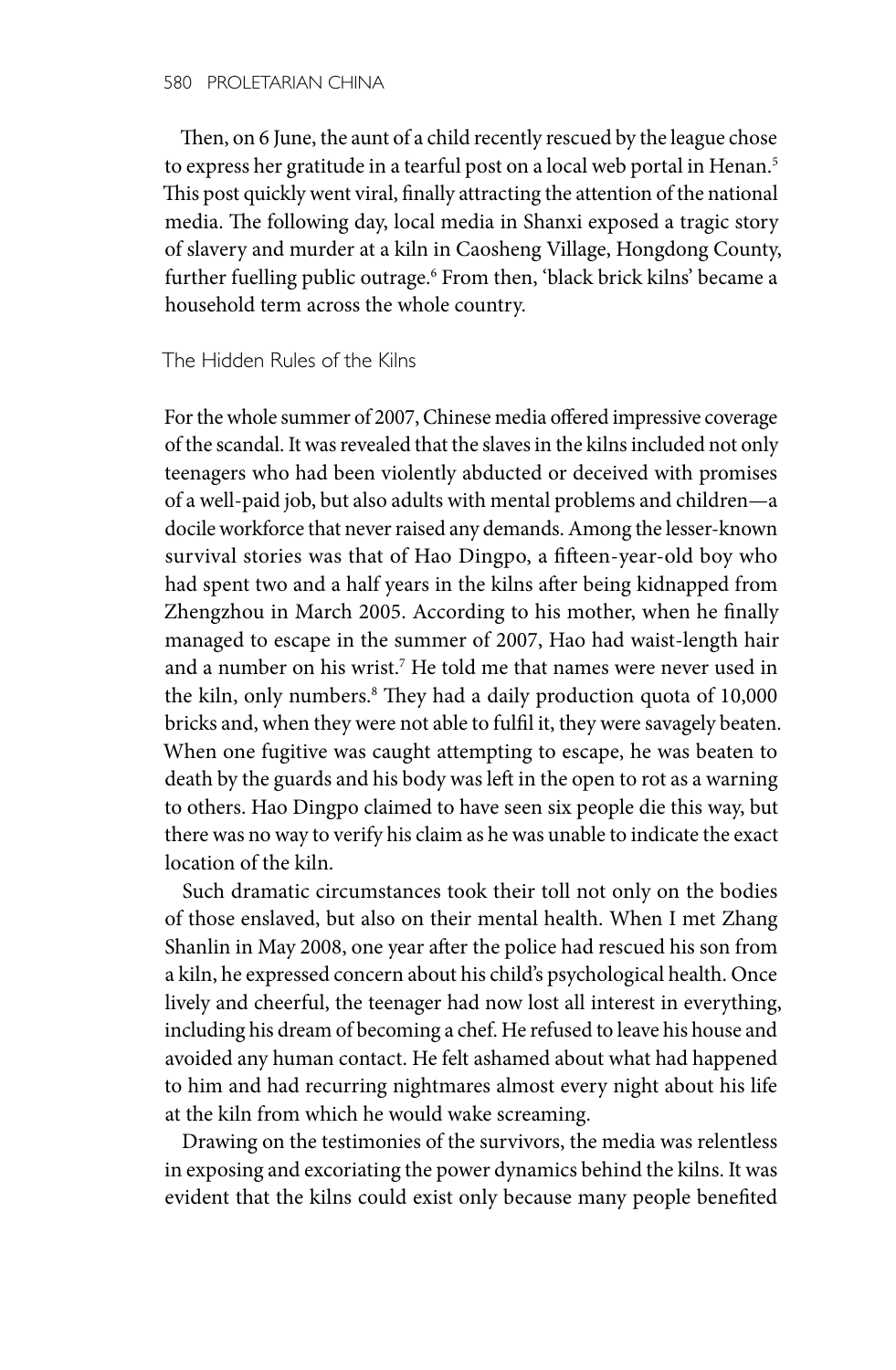from them. A report about the infamous kiln in Caosheng Village that appeared in the *Southern City Metropolitan Weekly* (南都周刊) quoted a former slave as saying that life at the kiln 'was like the food chain in the animal realm … This chain had six rings: the owner of the kiln, the contractor in charge of the workers  $[\mathfrak{L} \mathfrak{I} \mathfrak{K}],$  the guards, the older workers, the new workers, the mentally disabled'.9 While the owners were invariably local, the contractors generally came from elsewhere—usually the place where they found their victims. The situation of the guards was more problematic. According to various accounts, it appears that in many kilns it was customary to promote slaves to become guards as a reward for their loyalty.10 The case of Liu Dongsheng, a boy from Guizhou Province, is emblematic. Sold for the first time along with his mother to an unmarried man in a village in Henan when he was eleven, Liu ended up at the kiln in Caosheng Village as a slave before he had even turned eighteen. Distinguishing himself for his readiness to expose his companions' escape plans, he was soon promoted to guard and put in charge of supervising and beating the other prisoners.<sup>11</sup> In a trial that took place in 2007, Liu was sentenced to two years in prison on the charge of 'illegal imprisonment' (非法拘禁罪), exactly as any other guard from the kiln.<sup>12</sup>

The relationship between the kilns and their surrounding community was also very important. Although many accounts described the geographical seclusion of these sites, the kilns did not exist in a void. The reason local residents accepted them is because of the economic advantages they provided—stimulating local development, creating new opportunities to get rich, and eventually resulting in an enlargement of arable land, as Wang Dongji, former Party secretary of Caosheng Village and father of the owner of the notorious kiln, candidly admitted.13 His son had taken advantage of his connections to sell bricks at special prices for public works at the local school and in the village government seat.<sup>14</sup> Although this arrangement caused a degree of resentment among the villagers, it nevertheless benefited the whole community—at least so the disgraced official claimed.

Support from the local community was also one of the reasons escaping from the kilns was so difficult. Since local workers were too expensive and too well protected by their families and networks to be exploitable, slaves were inevitably 'outsiders' (外地人). Sometimes local people even helped supply the kilns with the workforce they needed. This is what happened to Shen Haijun, a thirty-eight-year-old man from Jiangsu Province, who ended up as a slave in the kiln in Caosheng Village while looking for his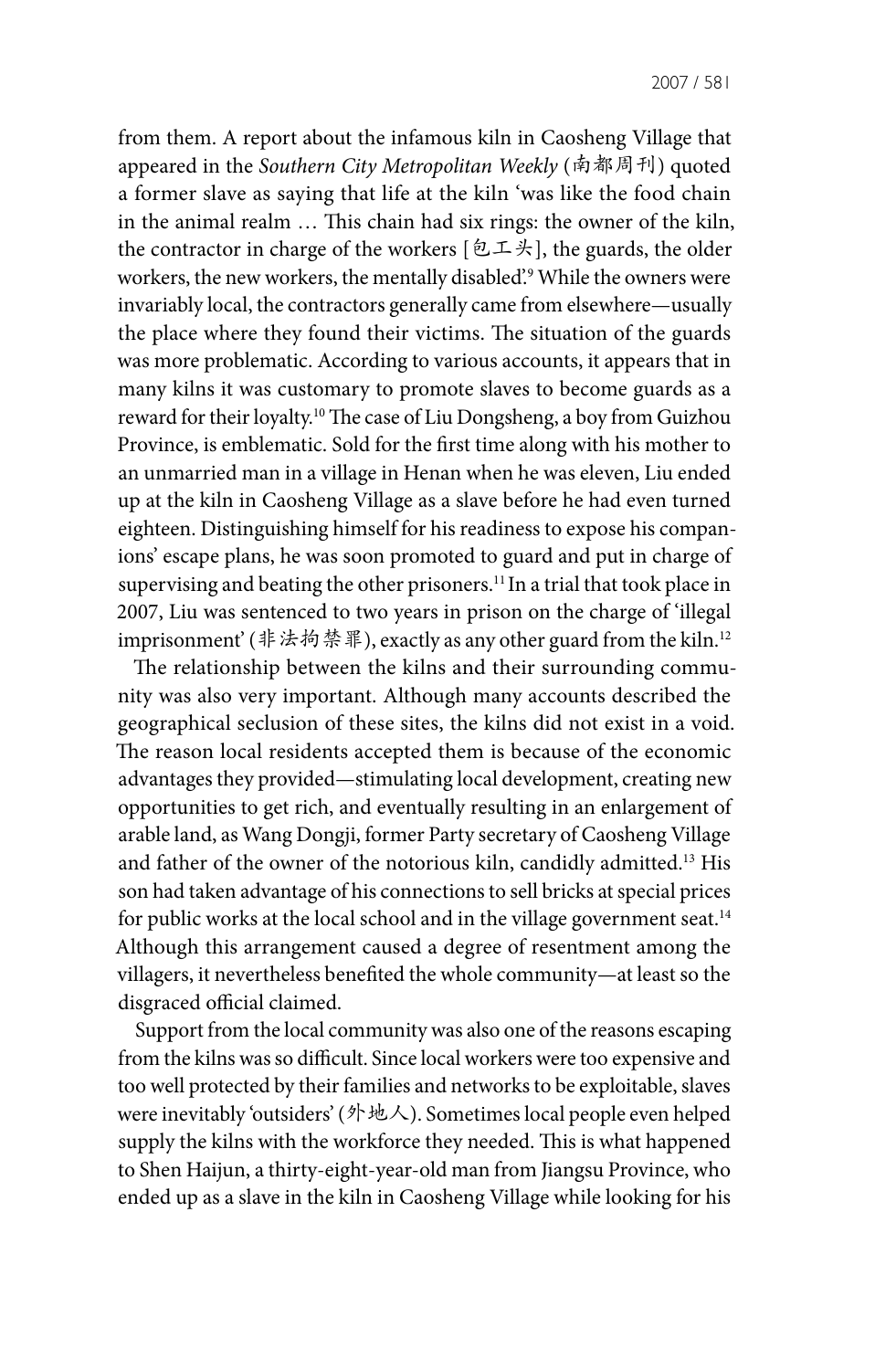mother, a widow in her sixties who had been sold as a wife to an old bachelor in Shanxi by a relative.15 Shen told journalists that, once he had arrived in the village where his mother had been sold, he had asked an elderly woman for directions. Under the pretence of helping him find a job, she sold him to Wang Dongji's son.

The higher echelons of the provincial government were also implicated. Chinese media not only reported that the mid-level bureaucracy in Shanxi was fully aware of the existence of the kilns, but also provided evidence of the direct involvement of some officials,<sup>16</sup> such as in the disturbing story of Henan teenager Zhu Guanghui.<sup>17</sup> Rescued by the police from a kiln on 27 April 2007, he was immediately sold to another kiln by a local labour inspector, who even deducted an 'agency fee' (中介费) of 300 yuan from the backpay the boy had received on liberation. Zhu was rescued again during another police operation at the end of May. In the following days, a local TV station recorded a confrontation between him and the labour inspector who had sold him. On that very afternoon, the labour inspector would deceive the boy once again, tricking him into yet another kiln. Only on 18 June was Zhu rescued for a third time and finally managed to return home safely.

## The Response of the Authorities

The Chinese public had heard of the existence of slavery in the kilns long before the events of the spring and summer of 2007. A few years earlier, Chinese media had widely reported the story of Zhang Xubo, who, after graduating from a rural middle school in 2002, had gone to Xi'an to look for a job, but was deceived by a stranger and sold as a slave to a kiln in Kaolao Township, Shanxi.<sup>18</sup> For three months, he had toiled for more than sixteen hours a day in cold weather and was repeatedly beaten by guards. In November, when his legs were suffering from frostbite and he had almost lost the ability to work, he begged the kiln owner to let him go. The man accepted and even offered to give Zhang a lift but abandoned him in the middle of nowhere. Unable to move, Zhang spent several days in a vacant kiln, in temperatures often below freezing, before being rescued by a local. Because of the frostbite, both his feet had to be amputated. Even though, back in 2003, this story caused a great stir on Chinese media and Premier Wen Jiabao issued instructions to launch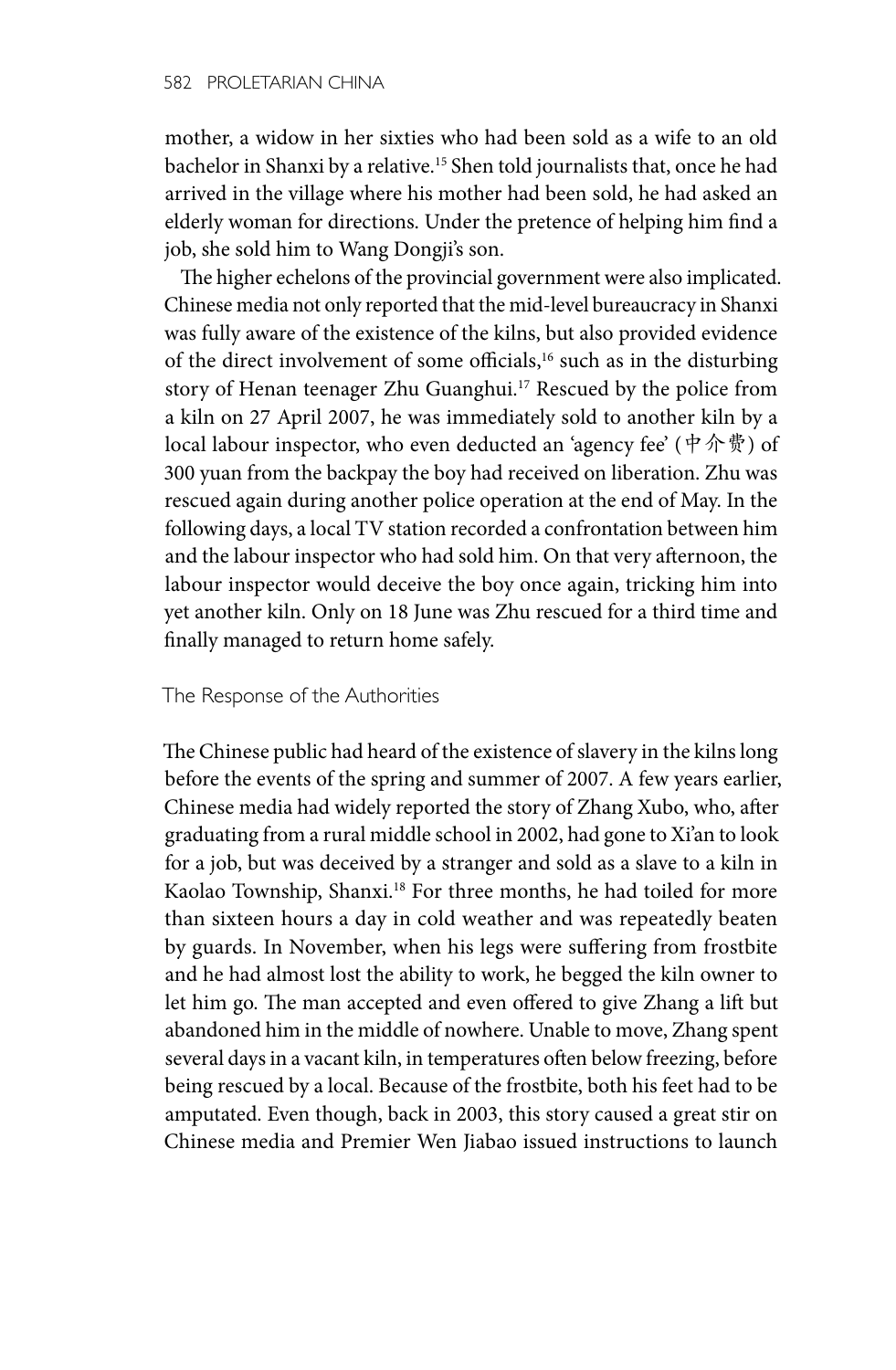a thorough investigation of the matter, no large-scale police operation was launched against the kilns nor was it accompanied by an upsurge of popular fury comparable with the one that would occur in 2007.19

The indifference with which the local authorities treated the aggrieved parents who were looking for their missing children also did not change. Back in May 2008, Wang Xiaoli, the mother of a boy who had gone missing in 2006 in Gongyi County, Henan, told me: 'When I went to the police to report that my son was missing, they declined to even open the case. They said that such situations are too common to be taken into consideration.' At the moment of his disappearance, her seventeen-year-old son was studying for the university admission exam. He was one of the best students in his school and had a very good chance of being accepted to a top university—a remarkable achievement for a boy from a poor rural area. Yet, on 26 October 2006, he went missing without a trace; he was supposed to spend a few days at a friend's house, but never reached his destination.

The media storm triggered by the aggrieved parents in 2007 marked a momentous change in attitude by the Chinese authorities. In June 2007, the central government launched a provincial investigation into the Shanxi kilns. The numbers involved were impressive, the outcome less so. According to official data, the police checked 86,395 employers, discovering that 36,286 (42 percent) of them were operating without formal permission; 4,861 brick and tile kilns were inspected, among which 3,186 (63.3 percent) were found to be lacking registration; and, in total, workers in the kilns numbered 81,000, but only seventeen kilns were found to have severe problems.<sup>20</sup> Among them, thirteen were using child labour. Overall, 359 workers were rescued, including 121 mentally disabled adults and fifteen children. In the meantime, the top echelons of the Party launched a campaign to 'sweep' the ranks of the local bureaucracy, with ninety-five officials punished for malfeasance and dereliction of duty.

At the same time, the Chinese leadership did not miss the opportunity to ride the scandal to pursue its political agenda. In particular, the media coverage of the kilns was instrumental in accelerating the troubled legislative progress of the Labour Contract Law, which had been stranded due to a heated public debate about the advisability of introducing new guarantees for workers' rights when economic development still depended on low labour costs (see Gallagher's essay in the present volume). After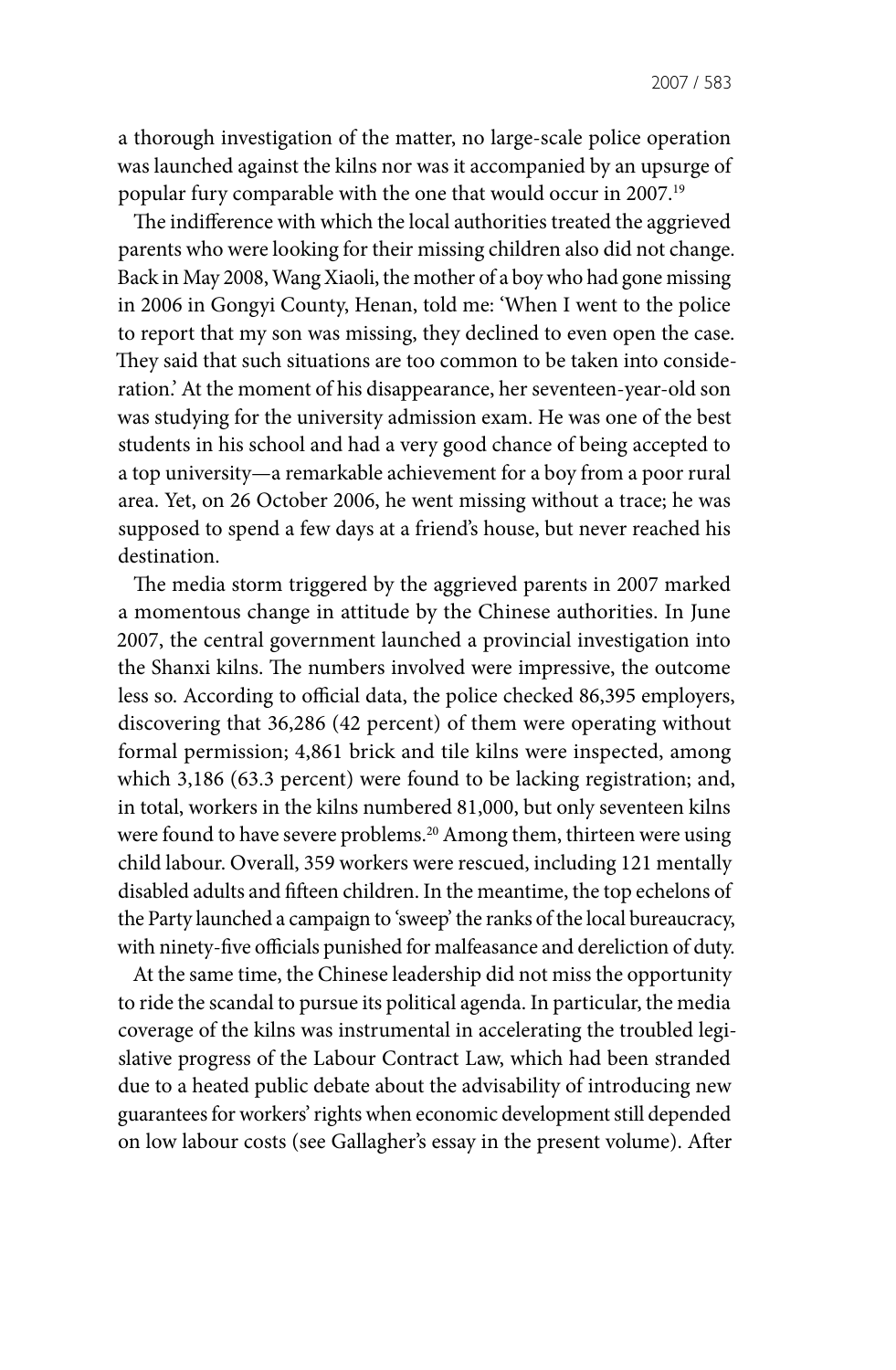more than three years of top-level discussions and more than a dozen blueprints of the law, the kilns scandal was an essential catalyst that facilitated its ultimate approval, and the law was passed at the end of June, right in the middle of the media storm. As Xie Liangming, then Deputy Director of the Department of Legal Affairs of the All-China Federation of Trade Unions, admitted on television, if the kilns scandal had not happened: 'I think that the debate would have continued. Since the scandal deeply moved the legislative bodies, including many committee members who felt that such situations could not be understood and that it was necessary to be more severe, the Law was pushed through.'21

The Kilns after the Scandal

In the following years, the kilns might not have been as brazen and widespread as before, but all signs point to their continued existence. In May 2009, Chinese media reported that, in Jieshou City, Anhui Province, the police rescued thirty-two mentally disabled workers enslaved at two different kilns.<sup>22</sup> According to the available accounts, these people were deceived by a human trafficker—in this case, a taxi driver, who earned 200 to 300 yuan for every person he 'introduced' to the kilns. Closely guarded by thugs who did not hesitate to resort to violence, these slaves, who ranged in age from twenty-five to forty-five, lived locked in a courtyard and were forced to work ten hours a day with no pay but a few yuan for their personal expenses. The police arrested ten people, including the contractor and the owners.

In June 2010, police in Shilin County, Yunnan Province, rescued around twenty slaves from a local kiln.<sup>23</sup> One of the slaves, a man from Chongqing, described to journalists the brutality of the guards, who, to make him work seventeen hours a day, would beat him with steel bars and leather belts. Similarly, in December 2010, a story of the human trafficking of individuals with disabilities in Qu County, Sichuan Province, made the rounds on Chinese media.<sup>24</sup> In that case, mentally disabled people were enslaved with the open connivance of the local authorities, under the cover of a public shelter for disabled people. In another remarkable story, in September 2011, Cui Songwang, a reporter for a Zhengzhou television station, hung around a train station posing as a disabled man for two days, until he was kidnapped and sold to a kiln manager for 500 yuan. Cui said he was forced to work for three hours, beaten, and deprived of water before he managed to escape and report the case to police.<sup>25</sup> More